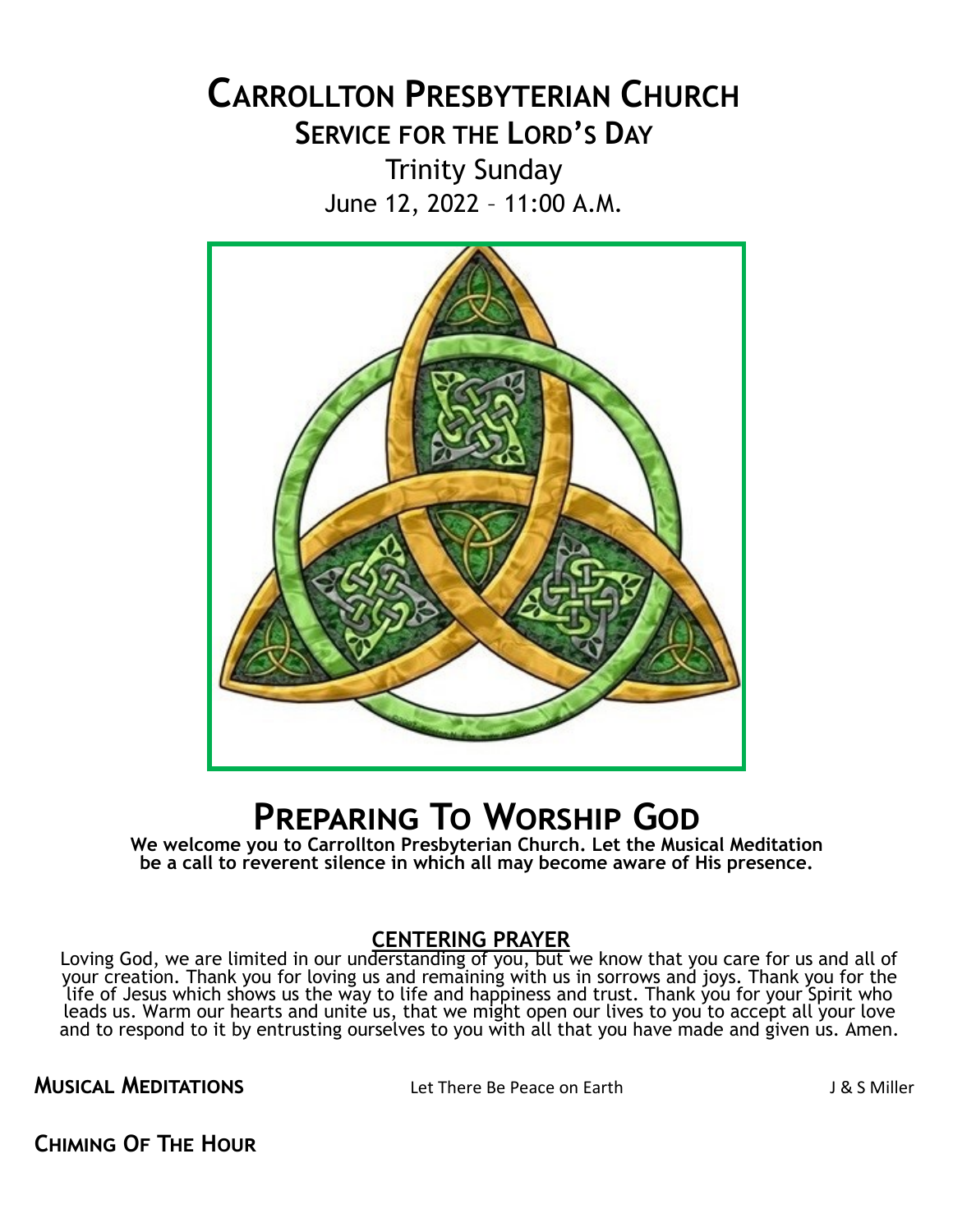# **Gathering Around God's Word**

#### **Opening Sentences** Dena Wilson

This is the day that the Lord has made! **Let us rejoice and be glad in it!**

### **WELCOME AND ANNOUNCEMENTS Dena Wilson** Dena Wilson

**PRELUDE CONSUMING THE CONSUMING WHISPERING HOPE Alice Hawthorne** 

**\*Call To Worship**   $\bullet$  **Call To Worship**   $\bullet$  **Dena Wilson** The name of the Lord is majestic! **The mountains tower and the seas roar in praise of God!** When we look at the heavens, we rejoice in God! **The moons, stars, planets, solar systems are a delight to us!** Come, let us shout our praise to God! **Lord, thank you for this awesome creation! Amen!**

**\*Hymn** Holy, Holy, Holy! Lord God Almighty GTG # 1

#### **\*Call To Confession** Dena Wilson

The triune God mercifully and graciously invites us into a relationship of wholeness. In humility and truth, let us confess the sin that keeps us from the life God intends.

#### **\*Prayer of Confession** Dena Wilson

**Holy God, Father, Son, and Holy Spirit, one God in three persons, mutual and whole, we confess our relationships are not that way. We have been too selfish; or we have given too much; or we have accepted too little. Our sin drives us away from one another and from you. Forgive us and restore us. Draw us close that we may know life in all its fullness.** 

#### **\*Assurance of God's Grace** Dena Wilson

God's love is poured out through the Holy Spirit. **This is love from God's own heart.** Love that cleanses and renews. This is good news! **In Jesus Christ, we are forgiven! Amen!**

#### **\*Passing Of The Peace** Dena Wilson

Just as we have been forgiven in Christ, let us forgive and be at peace with one another, saying, "the peace of our Lord be with you." **And also with you!**

Let us share the peace of Christ with one another.

**\*Gloria Patri** GTG # 581 **Glory be to the Father, and to the Son, and to the Holy Ghost. As it was in the beginning, is now and ever shall be. World without end! A-men. A—men.**

# **Listening For God's Word**

### **PRAYER FOR ILLUMINATION Rev. Dr. L'Anni Hill**

**FIRST SCRIPTURE READING** John 16:12-15 Pew Bible OT Page #110

 $\overline{\phantom{a}}$ This is the Word of the Lord! **Thanks be to God!**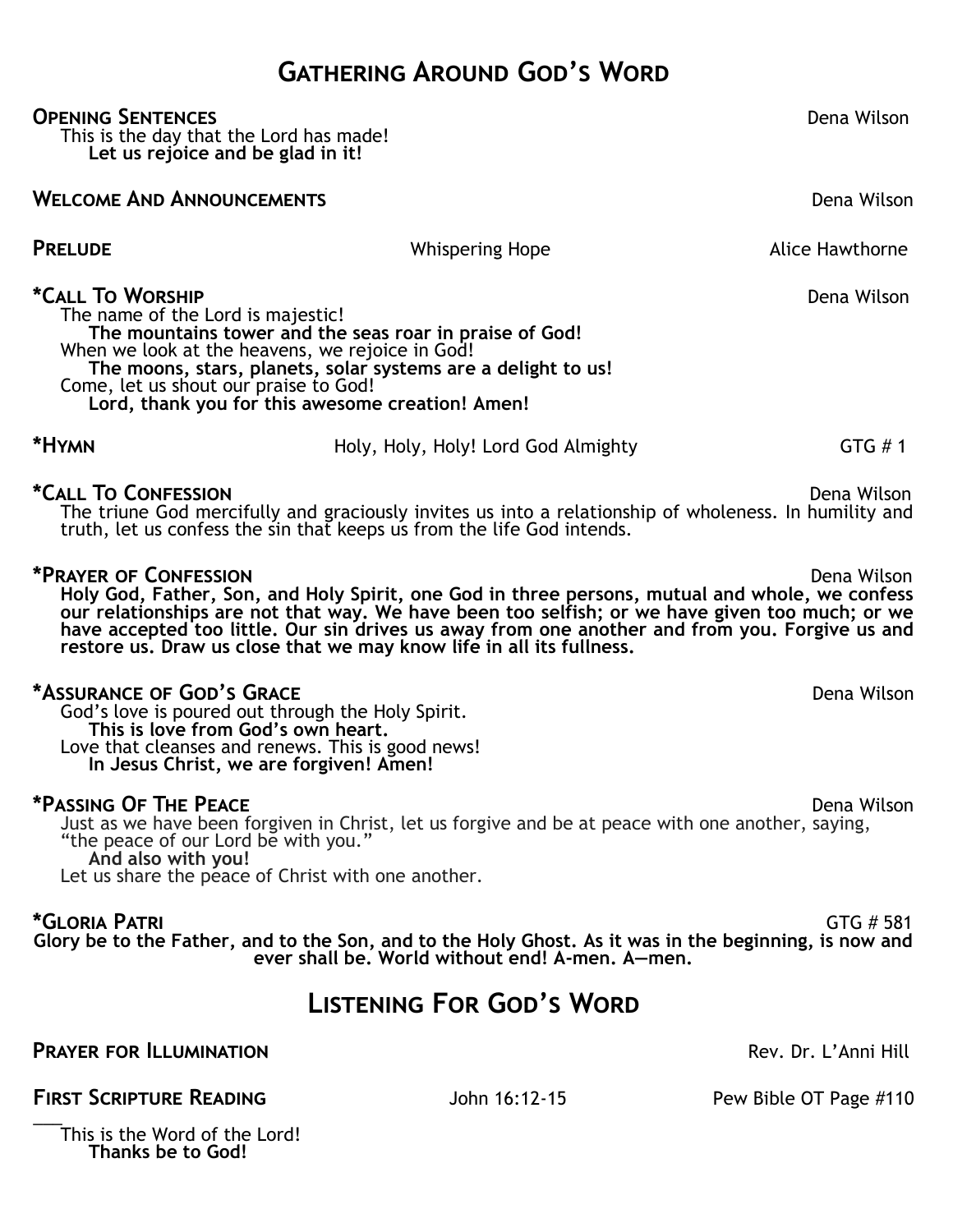**\*Hymn** Come and Seek the Ways of Wisdom GTG # 174

\*SERMON **Dancing with the Stars Rev. Dr. L'Anni Hill** 

## **Responding To God's Word**

**\*Affirmation Of Faith–** The Apostles' Creed Rev. Dr. L'Anni Hill **I believe in God the Father, Almighty, Maker of heaven and earth: And in Jesus Christ, his only Son, our Lord. Who was conceived by the Holy Ghost, born of the Virgin Mary, suffered under Pontius Pilate, was crucified, dead and buried. He descended into hell. The third day he rose again from the dead. He ascended into heaven, and sitteth on the right hand of God the Father Almighty. From thence he shall come to judge the quick and the dead. I believe in the Holy Ghost, the holy catholic church, the communion of saints, the forgiveness of sins, the resurrection of the body, and the life everlasting. Amen.**

**PRAYERS OF THE PEOPLE AND THE LORD'S PRAYER <b>EXAMPLE 2008** Rev. Dr. L'Anni Hill **Our Father, who art in heaven, hallowed be thy name. Thy Kingdom come, thy will be done, on earth as it is in heaven. Give us this day our daily bread, and forgive us our debts as we forgive our debtors. And lead us not into temptation, but deliver us from evil, for thine is the kingdom, and the power, and the glory forever. Amen.**

#### **The Presentation of Our Tithes and Offerings** Dena Wilson

It's a simple idea, but sometimes simple ideas really stick: if you put good into the world, you will get good back out. This is especially true when considering tithing. When you tithe, be prepared for your generosity to come back to you in equal or greater measure. Let us present our tithes and offerings.

#### **OFFERTORY** Come! Live In The Light! *(You are invited to bring your offering to the plate on the Communion Table)*

**\*The Doxology** Praise God From Whom All Blessings Flow GTG # 606 *Praise God from whom all blessings flow. Praise God all creatures here below. Praise God above ye heavenly hosts. Praise Father, Son, and Holy Ghost. Amen.*

#### **\*Prayer of Thanksgiving** Rev. Dr. L'Anni Hill

# **Following God Into The World**

**\*HYMN COVERGITS My Hope Is Built on Nothing Less GTG # 353** 

**\*Charge and Benediction** Rev. Dr. L'Anni Hill

**\*Postlude** *Praise to the Lord, the Almighty* Arr: John Carter *Lobe den Herren* The livestream does not end until the conclusion of the Postlude. Please refrain from talking until after the Postlude.

**\*** You are invited to stand, if able

**We are live streaming this service so people can join us wherever they are; therefore, your image may show up on our broadcast. Thanks to everyone who is viewing from home. You are as much a part of this service as anyone attending in person. You add power to our congregation's prayer and praise.**